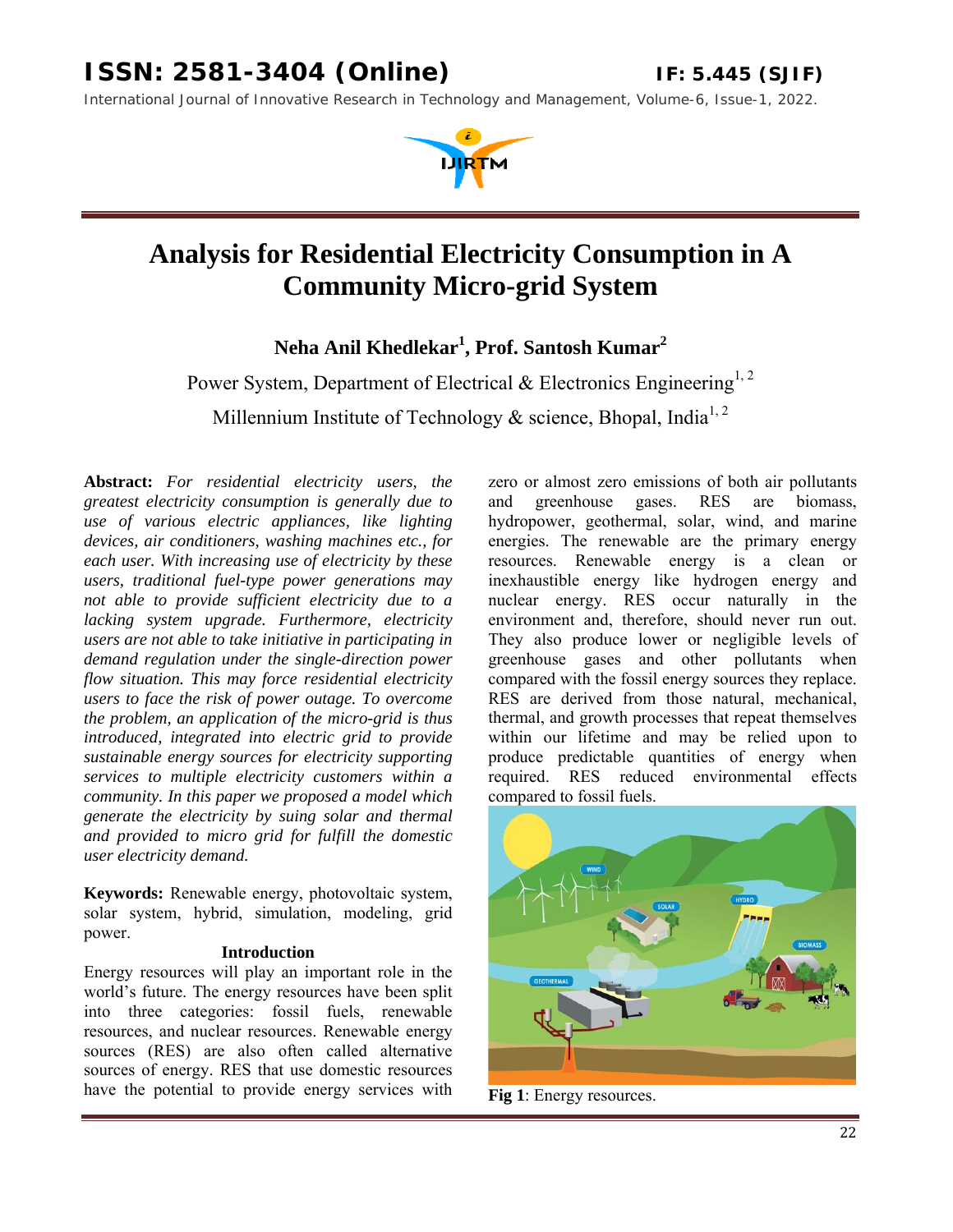*International Journal of Innovative Research in Technology and Management, Volume-6, Issue-1, 2022.* 



The exponential increase in global energy demand is the main cause of rapid depletion of fossil fuels and increased greenhouse gas emissions of conventional generators (CGs). To overcome these problems, the world has taken initiatives to deploy renewable energy resources (RERs) on a large scale, in order of GW, since a decade. The RERs, such as solar, wind, biomass, hydro, and tidal power are one of the most important sources in providing clean energy and mitigating greenhouse gas (GHG) emissions for sustainable development. United Nations Sustainable Development and Paris Climate Agreement goals also promote installation of RERs. RERs, micro CGs, and energy storage systems (ESSs) are often described as distributed energy resources (DERs) in the literature. DERs are on-site generation sources in distribution system. Hence, no transmission equipment is required for power transfer to load ends. In DERs, the RERs, particularly solar and wind energy are volatile and intermittent energy sources. Therefore, ESSs and micro CGs are needed to overcome these uncertainties. The integration of DERs into distribution network requires the optimal sizing, control, and scheduling of these energy resources. A microgrid (MG) embodies these issues by integrating DERs into power grid, together with an ability to operate in an islanded mode during main grid failure. Hence, it helps in achieving objectives of efficient transformation of the passive network into an active one, bidirectional and controlled power flow management, reliable and continuous supply, power quality enhancement, and clean environment [18].

The water in rivers and streams can be captured and turned into hydropower, also called hydroelectric power. Hydropower is also inexpensive, and like many other renewable energy sources, it does not produce air pollution. Large scale hydropower provides about one-quarter of the world's total electricity supply, virtually all of Norway's electricity and more than 40% of the electricity used in developing countries. The technically usable world potential of large-scale hydro is estimated to be over 2200 GW, of which only about 25% is currently

exploited. There are two small-scale hydropower systems: micro hydropower systems (MHP) with capacities below 100 kW and small hydropower systems (SHP) with capacity between 101 kW and 1 MW. Large-scale hydropower supplies 20 percent of global electricity. In the developing countries, considerable potential still exists, but large hydropower projects may face financial, environmental, and social constraints (UNDP, 2000). The two small-scale hydropower systems, which are being discussed in this section are the sites with capacities below 100 kW (referred to as micro hydropower systems) and sites with capacity between 101 kW and 1 MW (referred to as small hydropower systems). Micro hydropower (MHP) systems which uses cross flow turbines and pelton wheels can provide both direct mechanical energy (for crop processing) and electrical energy. However, due to design constraints, turbines up to a capacity of 30 kW are suitable for extracting mechanical energy. Of the total installed capacity of about 12 MW of MHP systems, half is used solely for crop processing. The most popular of the MHP systems is the peltric set, which is an integrated pelton turbine and electricity generation unit with an average capacity of 1 kW. MHP systems are sometimes described as those having capacities below 100 kW, mini hydropower plants are those ranging from 100 to 1,000 kW and small hydropower (SHP) plants are those that produce from 1 to 30 MW. Small hydropower is one of the most valuable energies to be offered to the rural community's electrification. Small hydroelectricity growth can decrease the gap of decentralized production for private sector and municipal activity production.

As an energy source, geothermal energy has come of age. Geothermal is a type of thermal energy generated and stored within the Earth. It has been used throughout history for bathing, heating and cooking. Geothermal energy is created by radioactive decay, with temperatures reaching 4,000˚C at the core of the Earth. While geothermal energy is available worldwide, there is an important factor called the geothermal gradient that indicates whether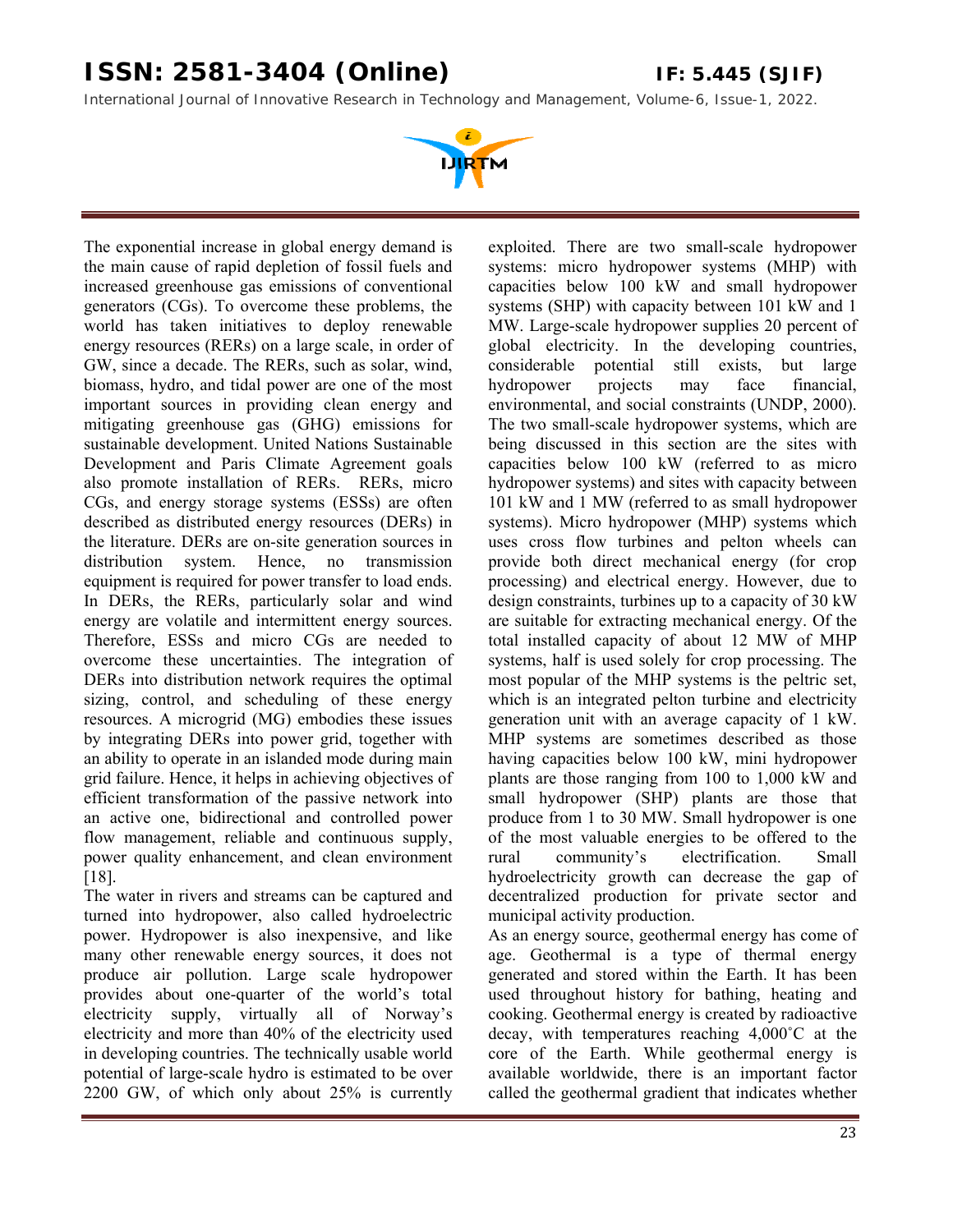*International Journal of Innovative Research in Technology and Management, Volume-6, Issue-1, 2022.* 



a region is a favored place for enactment. It measures the rate at which the temperature increases as the depth of the Earth increases. The geothermal gradient is not the only tool used to measure the accessibility of geothermal energy. The permeability of rocks, which determines the rate of flowing heat to the surface, is considered to be another important measure in the availability of geothermal energy. Geothermal energy has a major advantage compared to wind and solar energy in that it is available 24 hours a day through the year.

A solar PV module is composed of many solar cells connected in a series and parallel combination to fulfil the system requirements of voltage and current rating. Series connection defines the PV module output voltage while parallel connection of the cells determines what the PV module output current is. For understanding the operation characteristics of a solar PV, Fig 2 below shows an example of solar photovoltaic system [13].



**Fig 2:** Solar Photovoltaic System Architecture.

The potential energy of falling water, captured and converted to mechanical energy by waterwheels, powered the start of the industrial revolution. Wherever sufficient head, or change in elevation,

could be found, rivers and streams were dammed and mills were built. Water under pressure flows through a turbine causes it to spin. The Turbine is connected to a generator, which produces. In India the potential of small hydro power is estimated about 10,000 MW. A total of 183.45 MW small Hydro projects have been installed in India by the end of March 1999. Small Hydro Power projects of 3 MW capacities have been also installed individually and 148 MW project is under construction. Small Hydro Power is a reliable, mature and proven technology. It is nonpolluting, and does not involve setting up of large dams or problems of deforestation, submergence and rehabilitation. India has an estimated potential of 10,000 MW. Hilly regions of India, particularly the Himalayan belts, are endowed with rich hydel resources with tremendous potential.

Geothermal energy for electricity generation has been produced commercially since 1913, and for four decades on the scale of hundreds of MW both for electricity generation and direct use. The utilization has increased rapidly during the last three decades. In 2000, geothermal resources have been identified in over 80 countries and there are quantified records of geothermal utilization in 58 countries in the world. Table 9 shows the status of geothermal energy. In Tuscany, Italy, a geothermal plant has been operating since the early 1900s. There are also geothermal power stations in the USA, New Zealand, and Iceland. In Southampton (UK) there is a district heating scheme based on geothermal energy. Hot water is pumped up from about 1,800 meters below ground. Direct application of geothermal energy can involve a wide variety of end uses, such as space heating and cooling, industry, greenhouses, fish farming, and health.

The rest of this paper is organized as follows in the first section we describe an introduction of different types of energy sources, applications of solar and thermal energies. In section II we discuss about the literature review about simulation-based electricity analysis scheme. In section III we discuss about proposed and experimental work for Development of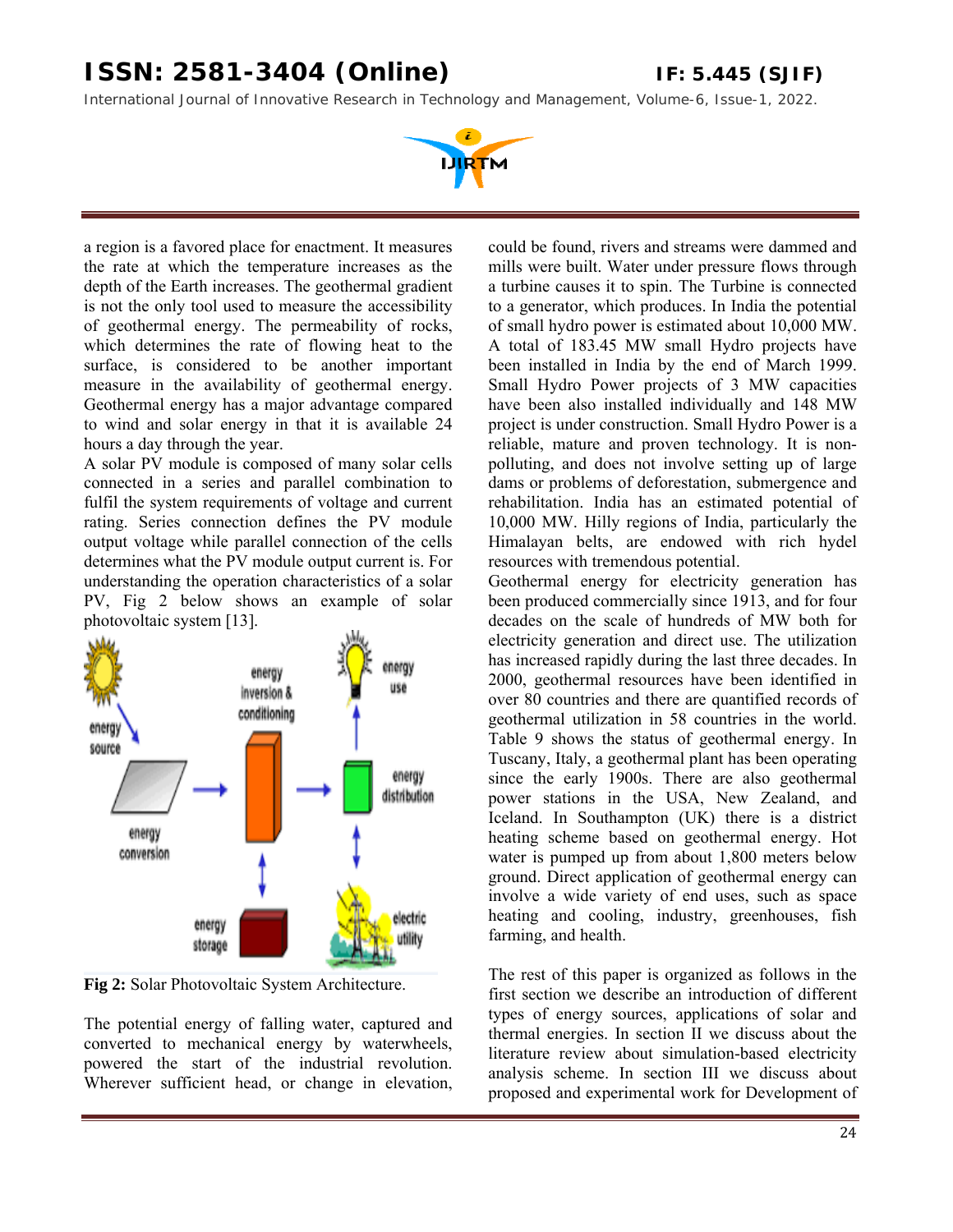*International Journal of Innovative Research in Technology and Management, Volume-6, Issue-1, 2022.* 



a Modelling and Simulation Method for Residential Electricity Consumption, and finally in section IV we conclude the about our paper.

#### **II. Related Work**

[1] In this paper, author aimed to develop a simulation-based electricity analysis scheme for a real community microgrid configuration using a proposed modeling methodology, simulation mechanisms, and a power balancing control strategy under the MATLAB environment. Simulation results of this paper considering different weather conditions reported the observed performance of electricity analysis. Calculations of electricity bills depending on two electricity rates are also discussed. It also represented the benefits of electricity bill reduction when electricity users accepted the power supply from community microgrid systems. This paper also presented an effective simulation mechanism under the MATLAB/Simulink environment for the electricity analysis in C-ugrid systems, and it can flexibly be modified so as to comply with different simulation requirements when faced with various system topologies.

[2] In this paper, author presents the potential role of thermal power generation in a future power system with high shares of variable generation while considering different sources of demand side flexibility such as heat pumps and heat storages in district heating, demand response from industries and electric vehicles. The research in this paper is carried out using a generation planning model combined with a unit commitment and economic dispatch model. The results from the planning model show a strong shift away from combined cycle gas turbines to open cycle gas turbines and gas engines as the share of wind power and solar photovoltaic increases. Demand side flexibility measures pushed this trend further. The results from the unit commitment and economic dispatch model of this paper demonstrate that the flexibility measures decrease the ramping frequency of thermal units, while the ramp rates of thermal units remain largely unchanged or increased.

This indicates that the flexibility measures can cover smaller ramps in the net load more cost-effectively but that thermal power plants are still valuable for larger ramps. Impacts on emissions and electricity prices are also explored.

[3] In this paper, author presents a status review of the technical issues that may appear under the community grid scenario. Building upon the surveyed issues, this paper also reviews and discusses approaches to solutions, which are required in order to make the community grid highly renewable and sustainable. To achieve the decarbonization of grid network and empowering energy citizens, a way of penetrating high renewable in the low voltage distribution network through the development of community grid is presented here. This will allow multiple integration of μGens and other DGs in a sustainable way. With all of improvements in DER based integrated energy system development and integration, maintaining the grid stability, improved power quality and efficient energy management with high penetration of renewable from a large number of micro-generation systems in the distribution network are still a matter of great concern. Therefore, a concept of community grid structure in the form of virtual microgrid embedded in the distribution network is presented in this paper. A major goal of this proposed community grid structure is to increase renewable energy usage by facilitating the consumer transition to active prosumers, and giving them a scenario to develop the solution using their existing setup.

[5] In this paper, author proposed a DSM scheme for electricity expenses and peak to average ratio (PAR) reduction using two well-known heuristic approaches, the cuckoo search algorithm (CSA) and strawberry algorithm (SA).This paper also proposed a smart home decides to buy or sell electricity from/to the commercial grid for minimizing electricity costs and PAR with earning maximization. It makes a decision on the basis of electricity prices, demand and generation from its own microgrid. The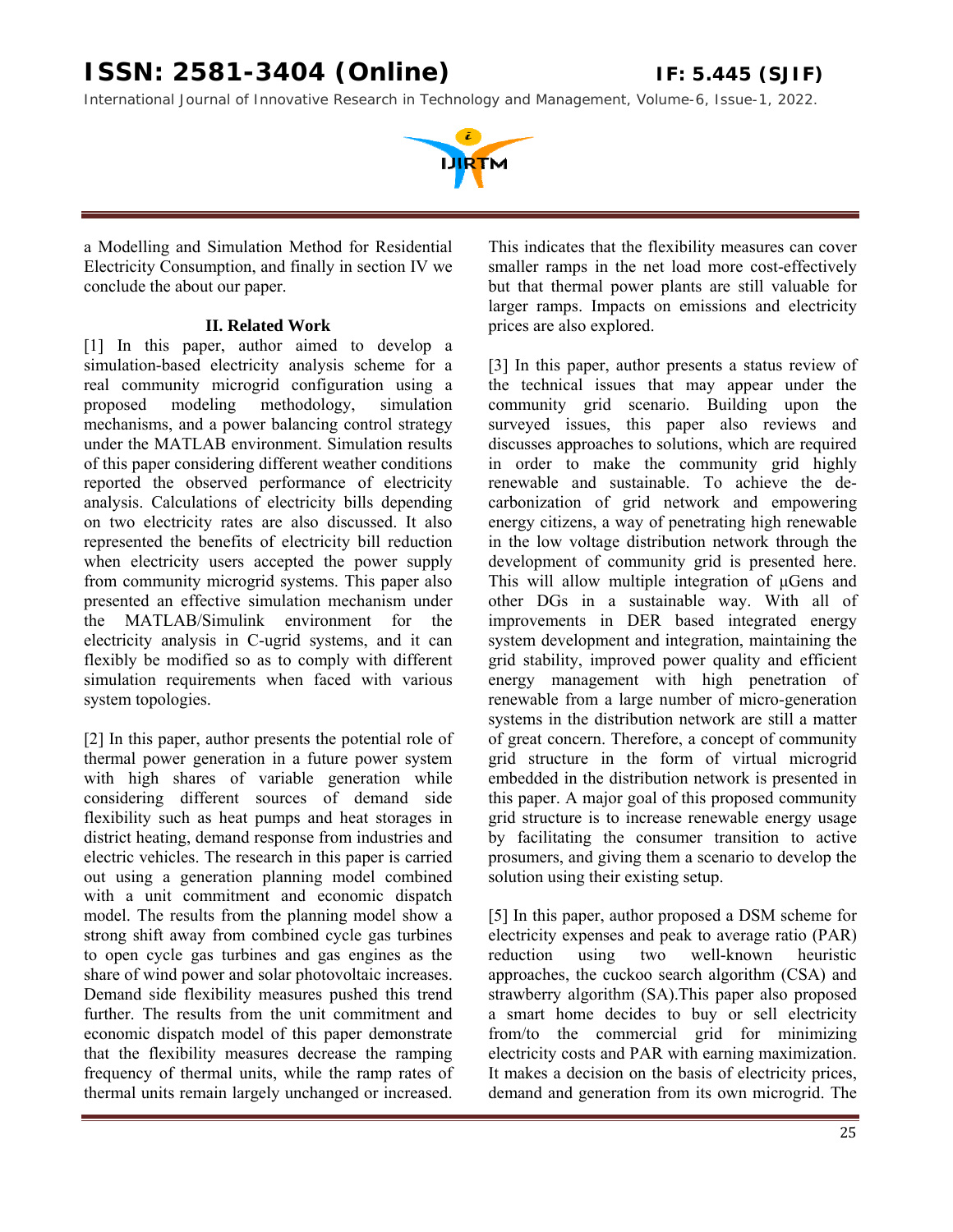*International Journal of Innovative Research in Technology and Management, Volume-6, Issue-1, 2022.* 



microgrid consists of a wind turbine and solar panel. Electricity generation from the solar panel and wind turbine is intermittent in nature. Therefore, an energy storage system (ESS) is also considered for stable and reliable power system operation. Author also tested their proposed scheme on a set of different case studies. The simulation results of this paper confirm author's proposed scheme in terms of electricity cost and PAR reduction with profit maximization.

[6] In this paper, author proposed design considerations to transform the Malta College of Arts, Science and Technology (MCAST) current and future planned electrical network system into an efficient micro-grid. During this study, consumption of electrical loads and photovoltaic (PV) generation has been monitored by author in real-time to define the micro-grid concept. These measurements provide the values to integrate a combined 63kWp PV system together with intelligent loads such as heating, ventilation and air conditioning systems, and lighting, highlighting the integration capabilities. The future enlargement of the MCAST micro-grid is also considered and recommendations are given on the infrastructure to complete an integral campus wide transformation. Eventually the 3DMgrid would be a blueprint for future micro-grids for training purposes. This paper also results real measurements obtained by main 400 V feeders within a realistic MCAST Pilot Micro Grid campus. The analysis of this paper is used to design the micro grid requirements and plan future expansion within the campus as well as energy storage systems and increase renewable energy and electrical energy systems. In addition, the demand and consumption curves of a real micro grid are also parameterized by the author, which is susceptible to serve as a test bench for other studies in this field.

[7] In this paper, author proposed a novel method for the microgrid energy management problem by introducing a nonlinear, continuous-time, rolling horizon formulation. The method is linearization-free

and gives a global optimal solution with closed loop controls. It allows for the modelling of switches. They also formulated the energy management problem as a deterministic optimal control problem (OCP). They also solved (OCP) with two classical approaches, the direct method and Bellman's Dynamic Programming Principle (DPP).In both cases, author has used the optimal control toolbox Bocop for the numerical simulations. For the DPP approach, they implemented a semi-Lagrangian scheme adapted to handle the optimization of switching times for the on/off modes of the diesel generator. The DPP approach allows for accurate modelling and is computationally cheap. It finds the global optimum in less than one second, a CPU time similar to the time needed with a Mixed Integer Linear Programming approach used in previous works. They achieved this result by introducing a 'trick' based on the Pontryagin Maximum Principle. The trick reduces the computation time by several orders and improves the precision of the solution. For validation purposes, authors have performed simulations on datasets from an actual isolated microgrid located in northern Chile.

[9] The main objective of this paper is to provide a comprehensive literature review to identify, classify, evaluate and analyze the performance of different methodologies, models and energy systems for isolated areas. Therefore, effective information could be provided to support decision making toward to appropriate energy models and systems for isolated areas with different scales and demands. This paper has also reviewed the forecasting techniques of energy demand and renewable energy (RE) resources, energy models, application of hybrid RE systems (HRESs), and management of energy planning for two most representative isolated areas: islands and remote villages. The uncertainty analysis of energy systems of isolated areas is also discussed. It is evident that the indigenous RE resources show great potentials for the energy system of isolated areas, especially the solar and wind resources. The various combinations of photovoltaic (PV), wind,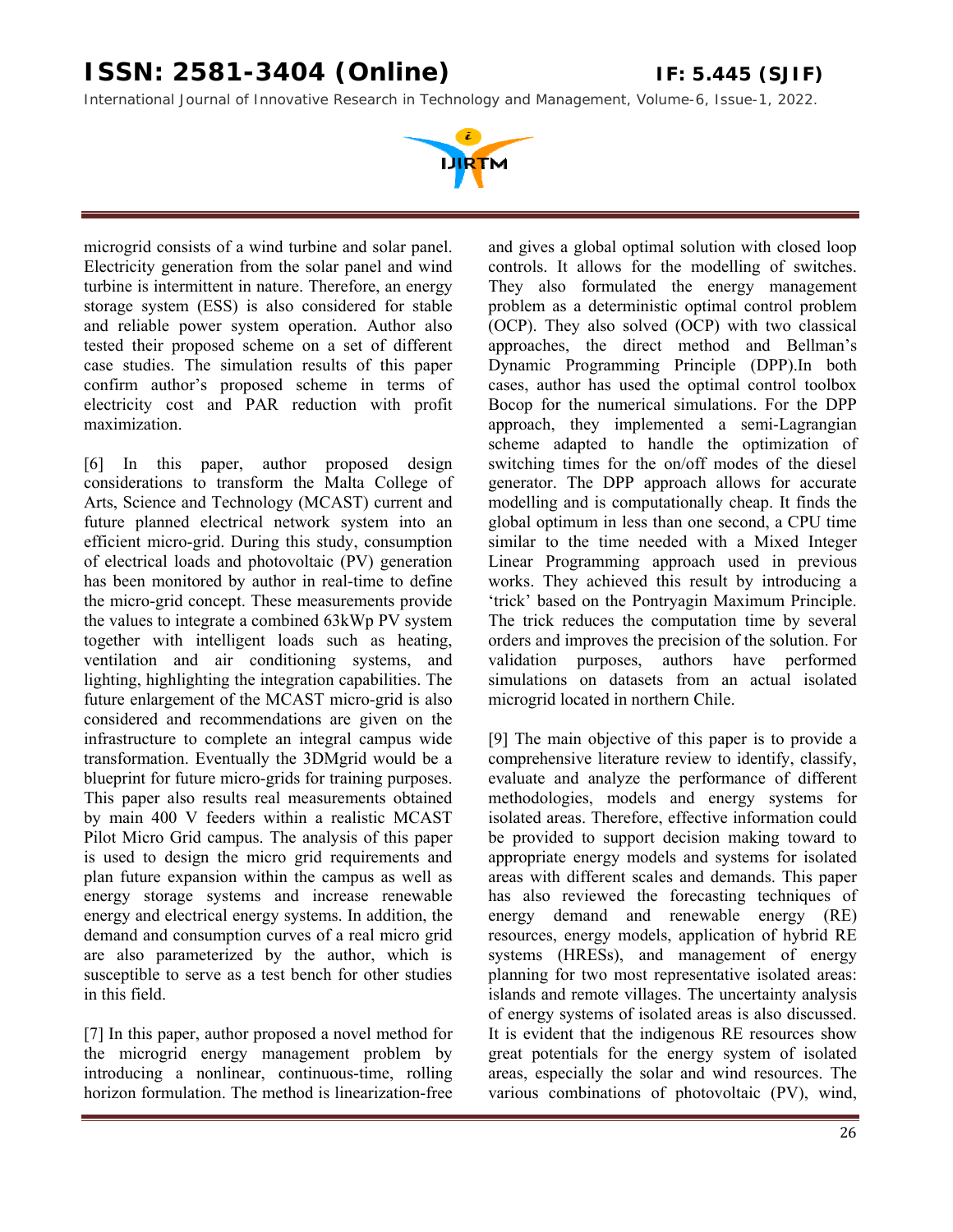*International Journal of Innovative Research in Technology and Management, Volume-6, Issue-1, 2022.* 



diesel and batteries have been proven more competitive. Also, it is necessary to develop sophisticated models that are more applicable to isolated areas and that consider the distinctive characteristics, practical needs and uncertainties of isolated areas. In this paper, various forecasting techniques for both energy demand and RE were identified and classified. The developed approaches suitable for isolated areas based on conventional forecasting techniques were surveyed. The evolution of modeling approaches was also explored, and the applicability of these models for isolated areas was analyzed. The roles of RE and HRES in isolated areas were evaluated, and the application of various configuration of HRESs for different isolated areas were investigated. The management including policy effect on energy planning of isolated areas were discussed with two typical representatives: islands and remote villages.

[10] In this paper, author investigates the economic adoption of microgrids, focusing especially on community-scale systems. Feasibility analysis results in the case study countries Portugal and Japan, as well as sensitivity analyses to various grades of change in demand factors such as customer mix, demand characteristics, and the uncertainty of enduse demand, are presented. The result of this paper shows that the characteristics of the demand are at the heart of microgrids financial attractiveness. High values of HPR and HEC unlock energy efficiency opportunities linked to CHP, while high load factors allow DG to more appropriately run within their operational constraints. Also, generally, community microgrids form more attractive investments than single microgrids, and can be specifically designed for optimal financial performances. Single microgrids are sensitive to demand oscillations, while community microgrids are more resilient, taking various levels of variability while still running economically. This paper also explores the sensitivity of unsubsidized such investments to various grades of change in demand factors such as the customer mix, the demand characteristics (heat-power ratio –

HPR, heat-electric coincidence – HEC, and electric and thermal load factors – Lfe and LFth, respectively), and the uncertainty of the end-user demand.

#### **III. Proposed Work**

With economic growth driving a gradual increase in electricity demand, electric power systems have recently introduced advanced grid or new energy technologies to satisfy these demands. In many advanced electric grid technologies, the microgrid (ugrid) system is one of most important applications, acting as a controllable localized electricity supplier for providing reliable energy to area demand facilities, promoting energy savings, minimizing carbon emissions, and reducing electricity bills for electricity users. The major components of ugrid systems include distributed/renewable energy resources, different types of energy storage systems (ESSs), grid-connected and islanding operation mechanisms, and various real-time monitoring and management/control methods. The main purpose in the following simulations can be used to observe the home user electricity consumption under the considered scenarios by the proposed modelling methodology and simulation mechanism. The smart home is able to make decisions at every hour to shift the load, purchase, sell or store electricity. In this case, a smart home imports electricity when rates are low and in ON-peak hours the load requirement is met by the microgrid, and the excess electricity is sold back to the commercial grid against high prices. The smart home earns maximum profit with this activity.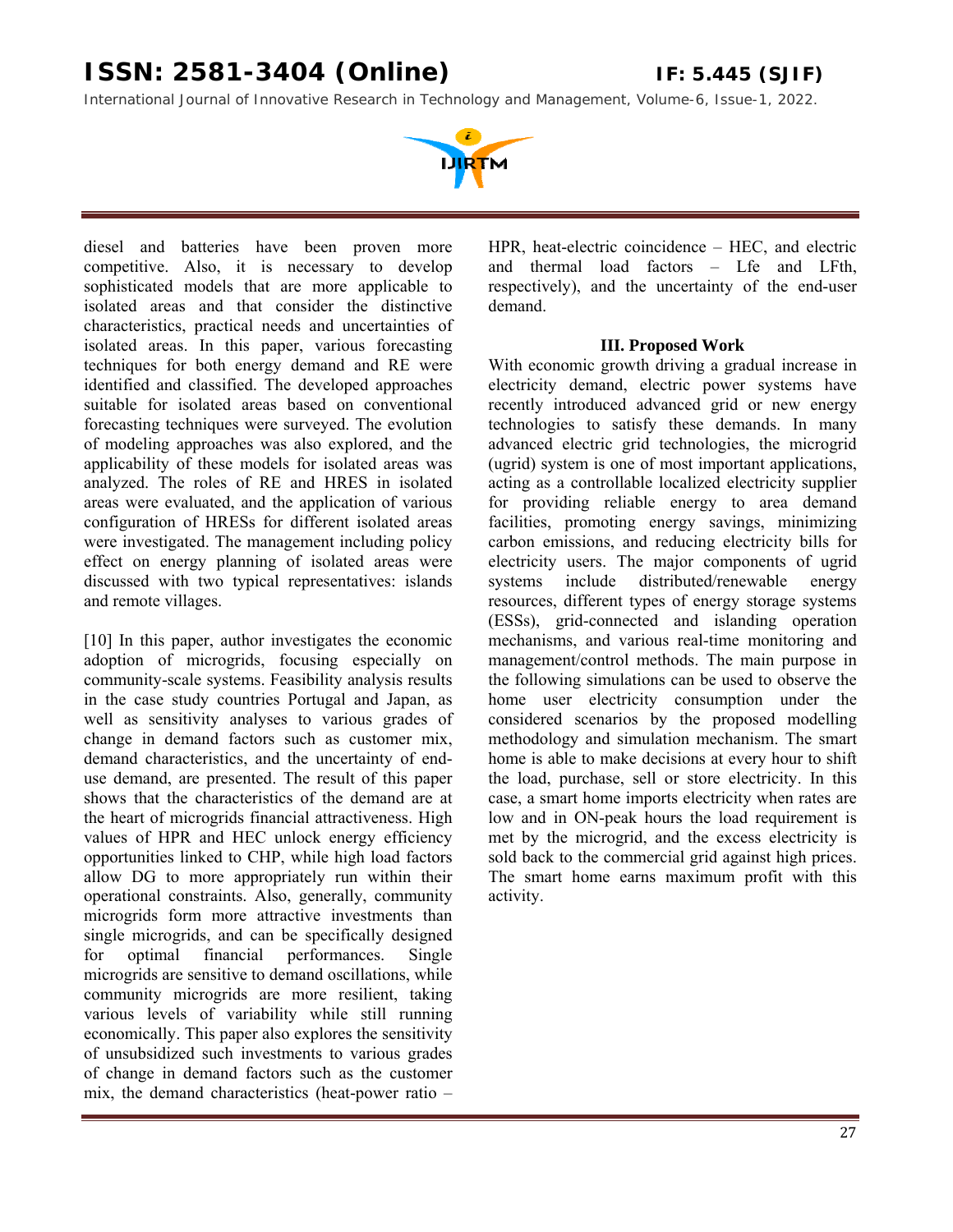*International Journal of Innovative Research in Technology and Management, Volume-6, Issue-1, 2022.* 





File Edit View Display Diagram Simulation Analysis Code Tools Help  $\overline{Q}$  $2.77 \Leftrightarrow \frac{1}{2}$ H Ô " 클 " Normal  $\overline{\cdot}$ sidemo\_househeat  $\times$  | House  $\times$  | Thermostat  $\times$  | Heater ⊕ <mark>→</mark> sidemo\_househeat ▶ → Thermostat  $\mathbb Q$  $\frac{1}{\kappa} \frac{3}{2}$  $\mathbf{1}$  $\mathbf{1}$  $\Rightarrow$ Terr Blower Relay1 switch  $\mathsf{A}^{\pm}_{\mathbb{Z}}$ n. Themostat Subsystem

**Fig 3:** This figure shows Simulation model of a Domestic house.



**Fig 5:** This figure shows the proposed thermostat



**Fig 4:** This figure shows the proposed thermodynamic model for the house.

**Fig 7:** This figure shows the output signals for coefficients of approximations grid power.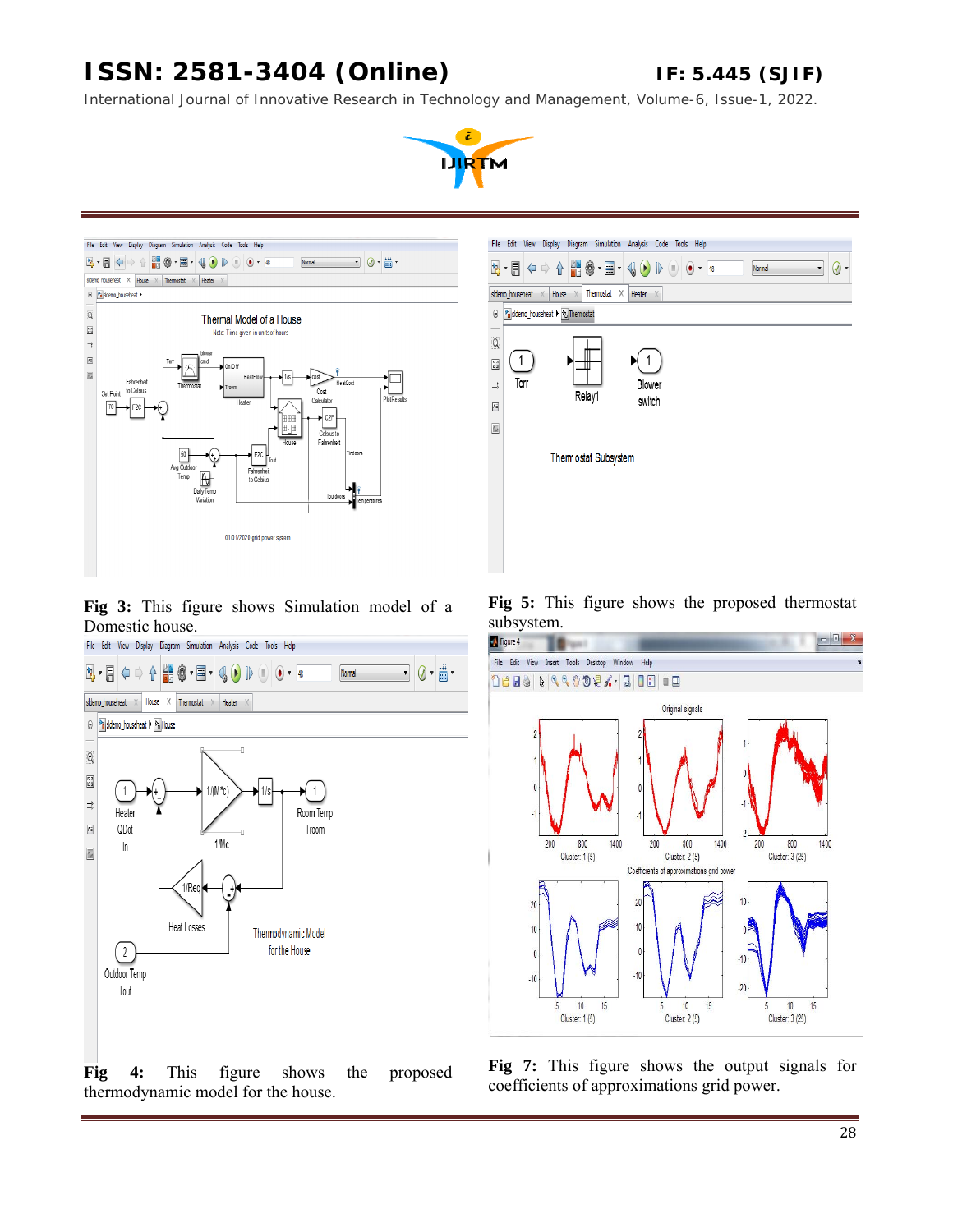*International Journal of Innovative Research in Technology and Management, Volume-6, Issue-1, 2022.* 





**Fig 8:** This figure shows the comparative analysis of load demand, grid power supply and  $\mu$  grid power supply for 24 hours in Cloudy day.

#### **VII. Conclusion**

Understanding the use of electricity from different energy sources in a C-ugrid can be helpful for user demand management and system operation control. In this paper, a modeling and simulation methods for a C-ugrid system is developed to study electricity analysis of residential users. To study the performance of electricity analysis, proposed schemes that integrate solar and thermal modeling methodologies, implementation of real-time simulation. Two different weather scenarios, sunny and cloudy, are considered in simulations so as to observe the power supply capabilities among different energy sources to users in the C-ugrid.

The major contribution of this paper is to present an effective simulation mechanism under the MATLAB/Simulink environment.

#### **References:**

[1] Yu-Jen Liu, Shang-I Chen, Yung-Ruei Chang and Yih-Der Lee, "Development of a Modelling and Simulation Method for Residential Electricity Consumption Analysis in a Community Microgrid System", Appl. Sci. 2017, pp 1-19.

[2] Niina Helistö,Juha Kiviluoma, Hannele Holttinen, "Long-term impact of variable generation and demand side flexibility on thermal power generation", IET Renewable Power Generation 2018, pp 718-726.

[3] Sebastian P. Rosado, Member, IEEE, Shafiuzzaman K Khadem, "Development of Community Grid: Review of Technical Issues and Challenges", IEEE 2018, pp 1-10.

[4] N. Karthik1, A. K. Parvathy, R. Arul, "Optimal Operation of Microgrid-A Survey", International Journal of Applied Power Engineering 2018, pp 179- 185.

[5] Sheraz Aslam, Nadeem Javaid, Farman Ali Khan, Atif Alamri, Ahmad Almogren and Wadood Abdul, "Towards Efficient Energy Management and Power Trading in a Residential Area via Integrating a Grid-Connected Microgrid", Sustainability 2018, pp 1-21.

[6] Brian Azzopardi, Stefan Azzopardi, Renata Mikalauskiene, Al-Agtash Salem, Lenos Hadjidemetriou, "Design considerations for campus micro-grid: MCAST Case Study", IEEE 2018, pp 1370-1374.

[7] Benjamin Heymann, Frederic Bonnans, Pierre Martinon, Francisco J. Silva, Fernando Lanas, Guillermo Jiménez-Estevez, "Continuous optimal control approaches to microgrid energy management", Springer 2017, pp 1-19.

[8] Adam Hirscha, Yael Paraga, Josep Guerrero, "Microgrid: A review of technologies, key drivers, and outstanding issues", Elsevier 2018, pp 402-411.